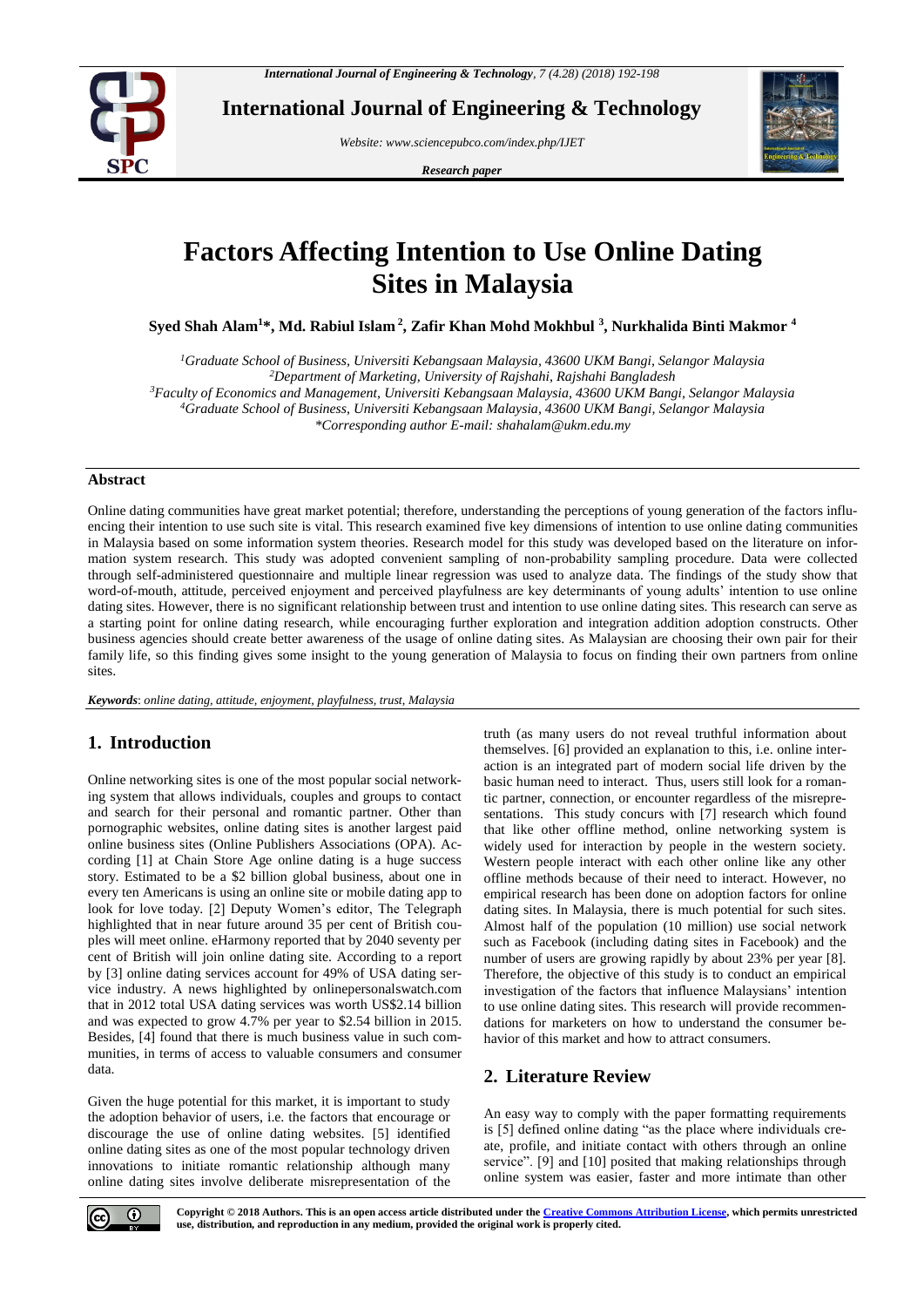ways of forming romantic relationships. They argued that the anonymous nature of online dating sites was the main reason to for their popularity. No doubt, face-to-face meetings and telephone communication can help make offline relationship; however, online contact can enhance self-integration, and provide autonomy and intimacy. Additionally, online dating sites can be used for cyber-flirting [11], cyber-sex [12] and cyber-cheating [13].

[14] highlighted that online dating is extremely important as online dating already accounts for substantial proportion of the initiation of romantic relationship in developed country. [15] analysed online dating psychologically. This study raised two issued such as a) whether online dating is fundamentally different from conventional offline dating and b) whether online dating promotes better romantic outcomes than conventional offline doing. To understand how online dating fundamentally differs from conventional offline dating and the circumstances under which online dating promotes better romantic outcomes than conventional offline dating, this research considered three major services i.e. access, communication and matching services. This study results show found that online dating sites is fundamentally (uniqueness) different than offline dating and mixed results found for whether online dating sites promotes better romantic outcomes than conventional offline dating.

A large scale study conducted in the US by [16] examined people's behavior on online dating sites. They found that the respondents were single and searching for romantic partner via online dating sites. Seventy four percent of the respondents claimed that they have gone online to look for romantic relationship. Fifteen per cent of the respondents were aware of people who have made long-term relationships or married someone whom they originally met online. [17] examined the use of Gale-Shapley algorithm in online dating sites for users to find the right match on their mate preferences. They found that female respondents gave more emphasis on their partner's income than the male respondents. [18] conducted a survey of varsity 300 students to investigate the attitudes to using the Internet to further one's romantic interests. They found that most of the students knew someone who had or developed their romantic relationship online.

# **3. Conceptual Background**

Although few research have been studied about online dating communities, there is no study on the factors that influence users of these sites in Malaysia. This is important research lacunae as Malaysia is the fourth largest users of social network (like Facebook) in Asia [8], and marketers would need some understanding of the consumer behavior in this market segment.

Information systems implementation depends on specific social, cultural, economic, legal and political contexts, which may differ significantly between countries [19] [20] [21] that limit the generalization of research results from developed countries to developing country contexts [22]. This justifies an empirical investigation of Malaysian young generation readiness or concerns about their current and potential use of online dating sites to uncover the factors that encourage or deter online dating sites usage. Moreover, this will contribute to confirm past findings of a limited research attempts in developing country context [23] [24] (and possible generalization on the adoption of e-commerce [21].

Information Systems (IS) researchers have made significant efforts in building theories to examine and predict the determinant factors of information technology (IT) acceptance [25]. Existing models of IT acceptance have their foundations from several diverse theories, most noticeable innovation diffusion theory, where individuals' perception about using an innovation are considered to affect their adoption behavior [25] [26] [27]. Other important theoretical models that attempts to explain the relationship between user beliefs, attitudes, intentions, and actual system use include perceived characteristics of innovating (PCI) [27], the theory of reasoned action (TRA) [28], the theory of planned behavior (TPB) [29] (and the technology acceptance model (TAM) [30] [31]. Most of the researchers use these models [32] [33] [34] [35] in their research and ignore other important variables those have influence on behavioral intention to use systems. Therefore, in this study five important variables are included in the theoretical framework namely: word-of-mouth [36]; attitude [32] [37]; perceived enjoyment [38] [39]; perceived playfulness [40] and trust [41] [42].

Researcher like [43] and [44] stated that it is well documented that positive word-of-mouth communications influence consumer decision making. [45] explain Word-of-mouth behavior within online social networks sites is originated from the users' desire to maintain social relationships within their personal networks. [46] argued that a positive WOM provides beneficial information about a product/service to customers and thereby assist the promotion of the product/service [46]. In the growing online social communications, electronic WOM has been an important topic to business and marketing researchers [47]. According to [36] e-word-of-mouth affect behavioral intention.

Various studies have confirmed that attitude has significant impact on behaviourial intention [48]. [49] study found that attitude has significant influence on online buying intention. [50] conducted a review which shows that 29 out of 30 studies found attitude as the best predictor of intention. In general, the more favorable the attitude toward the behavior, the stronger will be an individual's intention to adopt the behavior.

Online dating is a voluntary and hedonic activity, and users participate because they are intrinsically motivated. The experience often offers entertainment and fun, which users have been found to appreciate. Perceived enjoyment is another variable that uses in this research. Technology adoption studies defined perceived enjoyment as the extent to which the activity of using a specific system is perceived to be enjoyable in it's own right, aside from any performance consequences resulting from system use [31]. It has been suggested that traditional usability approaches are too limited to fully explore user technology adoption and should be extended to encompass enjoyment [38]. In this study we postulated that the experience of being engaged or simply having fun can have an impact on intentions to use online dating sites. According to [51] perceived enjoyment is one of the significant determinants of intentions to adopt technologies. [39] study also confirmed perceived enjoyment to be a significant antecedents to users' intentions to adopt instant messaging.

In the online dating context, researcher believe that intrinsic motivators grounded on emotional feeling, such as happiness and unhappiness may also play a crucial role in explaining user acceptance and usage. Perceived playfulness is considered as intrinsic motivation is included in this study as it will influence on behavioral intention to use online dating site. The perceived playfulness is defined as the degree to which performing an activity is perceived as providing pleasure and joy in its own right. Empirical study by [40] confirmed that relationship between perceived playfulness and user's intention to use WWW.

Recently researchers have started to study trust in online contexts [41] [42] [52]. Trust has been studied extensively in organizational studies [53] [54]. According to [55] trust as "the willingness of a trustor party to be vulnerable to the actions of trustee party based on the expectation that the trustee party will perform a particular action important to the trustor party, irre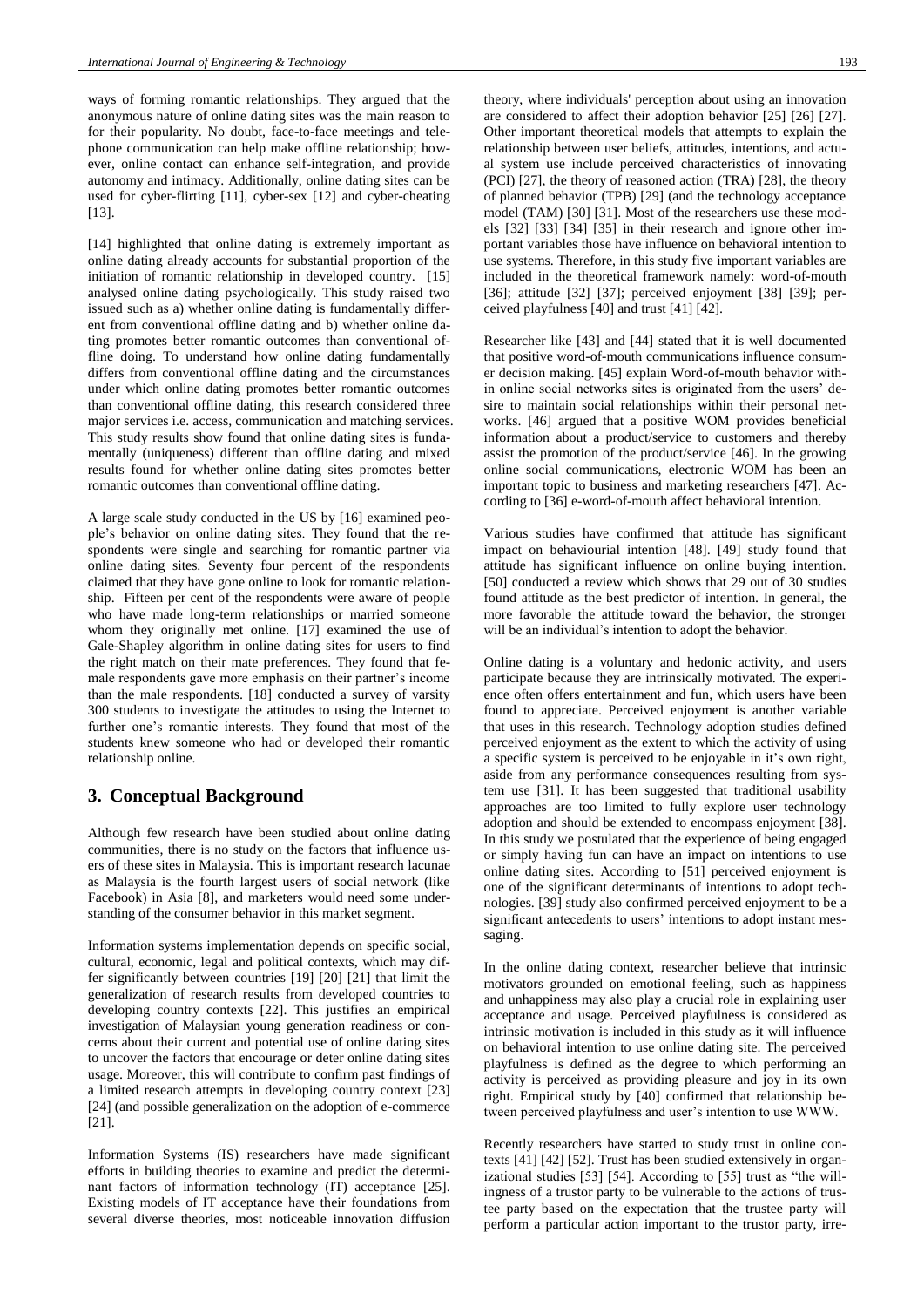spective of the ability to monitor or control the trustee party." Trust is a positive expectation in which that the other side does not seeking his own benefit on his/her speeches, actions and decisions [56]. Due to uncertainties and dependency trust is consider one of the main factor in social interaction. Making relationship through online dating site is not only involve uncertainty but also have anonymity and these factors provide importance of trust on online dating sites. Thus trust is important in the online dating context user of online dating sites must provide personal information when they register. Such personal information is subject to potential abuse; for example, the data might be used for marketing solicitations or shared with third parties. Thus, online dating site users may have concerns about the misuse of their personal information.

#### **4. Theoretical Framework and Hypotheses**

The research framework developed for this study is shown in Figure 1. This framework was developed based on prior research. The schematic diagram of the theoretical framework is used to show the relationship between the dependent and independent variables. Intention to use online dating sites was the dependent variable in this research. Five factors have been identified as the independent variables i.e. word-of-mouth by friends, attitude, perceived enjoyment, perceived playfulness and trust.



Word-of-mouth is the first factor examined. [57] [58] studies identified compared different forms of marketing and found that word-of-mouth (WOM) marketing is one of the most important factors influencing consumer behavior. (2004) study confirmed that WOM has been shown to influence intentions and actual behavior of consumers. Therefore, it was posited that:

H1: Word-of-mouth has a positive influence on intention to use online dating sites.

[30] stated that a person's action is determined by his/her behavioral intention which is influenced by an attitude toward the behavior. [59] empirical studies had been supported this theory. According to them, intention was a good predictor of behavior. Attitude towards a behavior factor is the positive or negative evaluation of performing the behavior informed by beliefs about the individual's possession of the opportunities and resources needed to engage in the behavior [29]. Attitude towards the online dating sites (e.g. comfort level in sharing personal information online) was thought to influence intention to use the sites. Therefore, it was posited that:

H2: Attitude has a positive influence on intention to use online dating sites.

To validate and treat Technology Acceptance Model (TAM) as an endogenous variable for greater predictive power, [60] and [61] incorporated a hedonic factor into TAM. [60] also included similar construct i.e. hedonic motivation in his prediction of intention to use mobile Internet based on his revised Unified Theory of Acceptance and Use of Technology (UTAUT 2). Their studies validated the correlation between the hedonic and behavior intention factors. There are two aspects of hedonic factors, i.e. perceived enjoyment and perceived playfulness. In the former, investigations of the use of wireless devices and Web sites showed that the devices and websites were enjoyable to users. To explicitly construct the role of intrinsic motivation in TAM, [61] introduced the concept of perceived enjoyment. This construct describes the extent to which consumers' enjoyment is perceived through the activity of using a specific product or service. [63] studied in Singapore and found that perceived enjoyment have a positive impact on Internet users. In the latter, [60] and [41] found perceived playfulness, or fun, was treated as an important hedonic factor antecedent to consumers' attitude toward using a system. Therefore, it was posited that:

H3: Perceived enjoyment has a positive influence on intention to use online dating sites.

H4 Perceived playfulness has a positive influence on intention to use online dating sites.

Trust is psychological factor to pursue further interaction with a website [64]. If a user trusts a website, it will increase his/her intention to use it. Trust is very important in the initial stage of adoption in e-commerce and will increase as user receive positive experience with a website [64]. In online communities, [37] found that trust in a website ability positively affects usage intention. Therefore, it was posited that:

H5: Trust has a positive influence on intention to use online dating sites.

## **5. Method**

#### **5.1. Participant and Data Collection**

Primary data were collected through the use of a survey questionnaire. The questionnaires were personally administered to the respondents. The target respondents are university students (aged 18-24) as they are the largest users of social network such as Facebook (34.1%) compared to other age groups [65]. Facebook is used as a yardstick as there are many online dating sites in it such as Social Connect Now [\(http://www.isocialconnect.com/\)](http://www.isocialconnect.com/) and college candy [\(http://collegecandy.com/2010/01/30/lh-facebook](http://collegecandy.com/2010/01/30/lh-facebook-and-dating-wheres-the-mystery/)[and-dating-wheres-the-mystery/\)](http://collegecandy.com/2010/01/30/lh-facebook-and-dating-wheres-the-mystery/). Three hundred and thirty two questionnaires were distributed and collected out of a population 6000 students from one of the private university in Selangor state in Malaysia. A total of 311 (96.6%) were finally used (due to the missing value). The study took students as respondents because [66] suggested that students are the most suitable group to be considered as they are young consumers with marketing potential for many years to come. Additionally, according to [67] and [68] studies, majority of users of online dating sites are students thus students should be the appropriate respondents.

The majority of the respondents were female (61.09 percent), more than half of the respondent (52.09 percent) were between the age of 21and 23. The Chinese group was the highest contributors of the total respondents (53.70 percent) and the second highest group is represented by Malays with (43.73 percent).

#### **5.2. Questionnaire Design**

The first section of the questionnaire contains three questions capturing the respondents' demographic information such as race, gender and age. The remaining sections comprise of questions measuring the respondents' perceptions on intention to use online dating sites and determinants that influence online dating site usage intention. The questionnaire consists of 27 items scored on a 6-point Likert's scale. The items were adaptations of the items in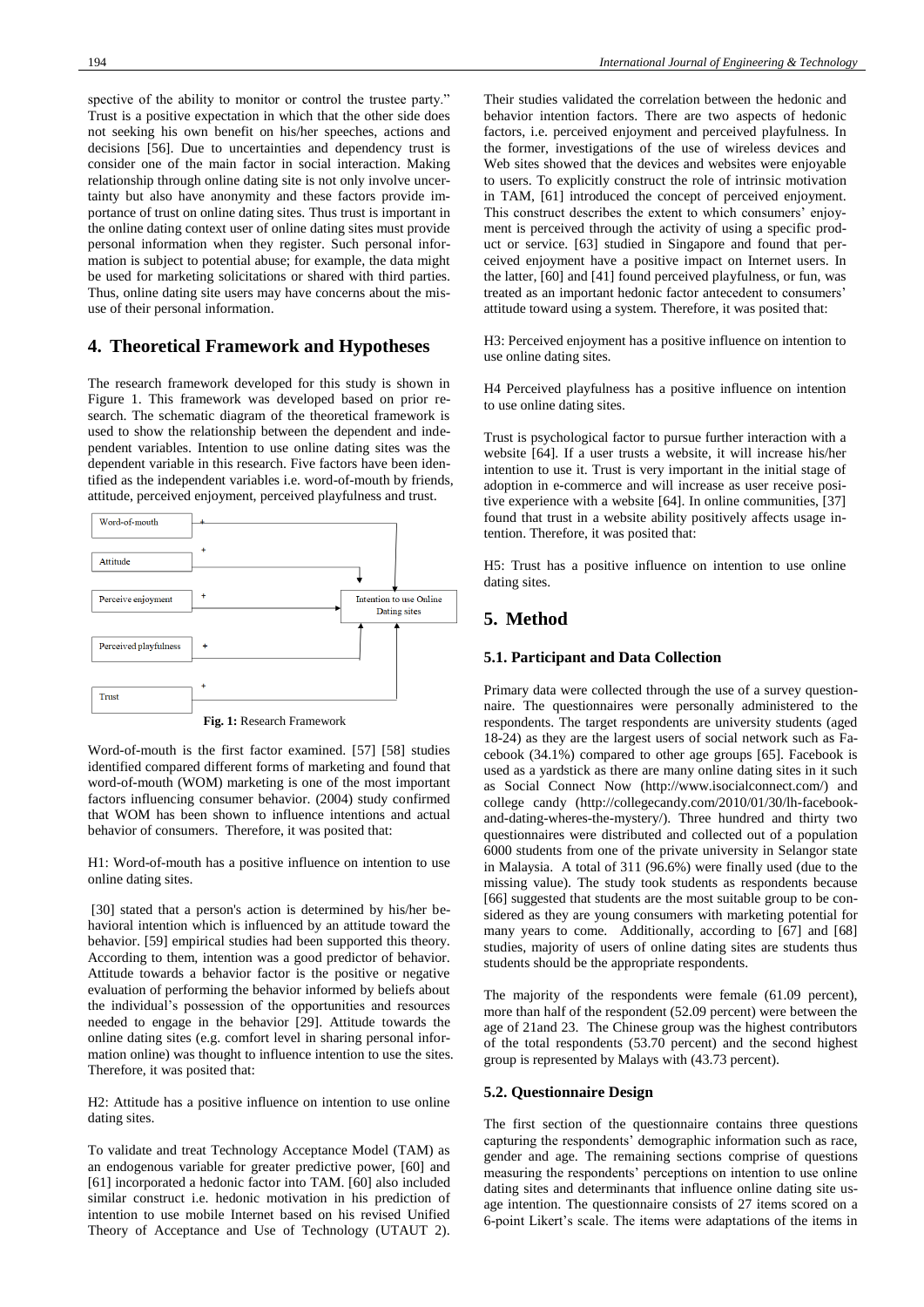the constructs in the prior literature [39] [57] [60] [61] [63] [69]. They are presented in Tables 2a and 2b.

## **6. Results**

Table 1 shows the Cronbach Alpha's reliability analyses of all the independent and dependent constructs. It was found that all constructs have a value exceeding the minimum standard value of 0.7 [70]. This indicates that the measures used in the questionnaire were highly reliable for measuring the constructs.

**Table 1:** Font Specifications for A4 Papers

| <b>Variables</b>               | <b>Coefficient Alpha</b> |
|--------------------------------|--------------------------|
| Word of mouth                  | .889                     |
| Attitude                       | .793                     |
| Perceived enjoyment            | .834                     |
| Perceived playfulness          | .856                     |
| Trust                          | .745                     |
| Intention to use online dating | .892                     |
| site usage                     |                          |

#### **6.2. Construct Validity**

Table 2a showed the results of factor analysis of the independent variables and Table 2b showed the dependent variable. [70] suggests that items with low factor loading indicate that the items are not drawn from the same factor/domain and they should be excluded to reduce error. [71] recommended a loading of at least 0.4. Tables 2a and 2b showed that all item loadings were above 0.4 and they were loaded into 5 independent factors and one dependent factor.

**Table 2a:** Results of Factor Analysis on Independent variables

|                                                                                                                                                                  | <b>Table 2a.</b> Kesults of Factor Allarysis on independent variables |      |         |           | tion         |                                                                                                                                                                                                                                                                                                                                                                                                                                     |
|------------------------------------------------------------------------------------------------------------------------------------------------------------------|-----------------------------------------------------------------------|------|---------|-----------|--------------|-------------------------------------------------------------------------------------------------------------------------------------------------------------------------------------------------------------------------------------------------------------------------------------------------------------------------------------------------------------------------------------------------------------------------------------|
| <b>Factors with</b><br><b>Items Loaded in</b>                                                                                                                    | <b>WOM</b>                                                            | ATT  | PE      | <b>PP</b> | <b>Trust</b> | Interacting<br>Online dat                                                                                                                                                                                                                                                                                                                                                                                                           |
| <b>Each Factor</b><br><b>Word of Mouth</b><br>I find infor-<br>mation given by<br>my friends and<br>relatives about<br>this online dating<br>site is trustworthy | .545                                                                  | .405 | .099    | $-489$    | $-.011$      | I had fun<br>Interacting<br>Online dat<br>is enjoyab<br><b>Trust</b><br>I feel very<br>fortable us<br>online dati<br>services<br>I have use<br>of this onl<br>dating serv<br>Consider t<br>dating serv<br>my first ch<br>I use same<br>vices throu<br>online.<br>This onlin<br>ting servic<br>name I car<br>ways trust<br>This datin<br>vices alwa<br>delivers or<br>they prom<br>Eigen valu<br>Variance (<br>Rotation n<br>KMO-.73 |
| I know someone<br>who had bad<br>experiences with<br>this online dating<br>site                                                                                  | .628                                                                  | .032 | $-.311$ | $-.394$   | $-313$       |                                                                                                                                                                                                                                                                                                                                                                                                                                     |
| Many of my<br>friends and rela-<br>tives recommend<br>me to use online<br>dating site                                                                            | .562                                                                  | .273 | $-.428$ | .031      | .139         |                                                                                                                                                                                                                                                                                                                                                                                                                                     |
| I trust what my<br>friends and rela-<br>tives says about<br>this online dating<br>provides reliable<br>information                                               | .505                                                                  | .296 | $-467$  | .261      | $-.104$      |                                                                                                                                                                                                                                                                                                                                                                                                                                     |
| <b>Attitude</b><br>I would use<br>online dating<br>service for<br>searching my<br>partner                                                                        | .309                                                                  | .484 | $-.066$ | .128      | $-.035$      |                                                                                                                                                                                                                                                                                                                                                                                                                                     |
| Using online<br>dating service is<br>something I<br>would do                                                                                                     | $-.080$                                                               | .555 | .096    | .165      | $-.020$      | Tab<br>Making re                                                                                                                                                                                                                                                                                                                                                                                                                    |
| I could see my-<br>self using online<br>dating service to<br>find my dating<br>partner                                                                           | $-.071$                                                               | .510 | .088    | .309      | .151         | is a good i<br>There is no<br>The onlin<br>facility to<br>I feel com<br>services                                                                                                                                                                                                                                                                                                                                                    |

| I feel comfortable<br>in sharing my<br>information<br>through online<br>dating services                                        | $-.116$                               | .443     | .114    | $-.036$                      | $-.103$ |
|--------------------------------------------------------------------------------------------------------------------------------|---------------------------------------|----------|---------|------------------------------|---------|
| Perceived enjoy-<br>ment<br>I find using<br>online dating<br>services enter-<br>taining                                        | .257                                  | .208     | .774    | $-.088$                      | $-.044$ |
| I find using<br>online dating<br>services pleasant                                                                             | $-.019$                               | .198     | .478    | .126                         | .084    |
| Using online<br>social dating<br>services is excit-<br>ing                                                                     | .066                                  | .037     | .585    | $-.051$                      | .397    |
| It is fun to use<br>online dating<br>services                                                                                  | $-.148$                               | $-.062$  | .499    | $-.057$                      | .345    |
| <b>Perceived Play-</b><br>fulness<br>When interacting<br>with Online da-<br>ting site I did not<br>realize time had<br>elapsed | .240                                  | .230     | $-245$  | .492                         |         |
| When interacting<br>with Online da-<br>ting site I often<br>forgot the task I<br>was doing                                     | .185                                  | .135     | $-.036$ | .435                         |         |
| Interacting with<br>Online dating site<br>leads to explora-<br>tion                                                            | .086                                  | $-.084$  | .040    | .478                         |         |
| Interacting with<br>Online dating site<br>I had fun                                                                            | .116                                  | $-.017$  | .041    | .560                         |         |
| Interacting with<br>Online dating site<br>is enjoyable                                                                         | .115                                  | $-0.013$ | .037    | .519                         |         |
| <b>Trust</b><br>I feel very com-<br>fortable using this<br>online dating<br>services                                           | .114                                  | $-.036$  | $-.103$ | .011                         | .409    |
| I have used a lot<br>of this online<br>dating services                                                                         | $-.061$                               | .193     | $-.071$ | $-.281$                      | .483    |
| Consider this<br>dating services is<br>my first choice if<br>I use same ser-<br>vices through<br>online.                       | $-.074$                               | .038     | $-.230$ | .012                         | .441    |
| This online da-<br>ting services is a<br>name I can al-<br>ways trust.                                                         | .144                                  | .182     | .049    | .128                         | .422    |
| This dating ser-<br>vices always<br>delivers on what<br>they promise.                                                          | .064                                  | $-0.017$ | .000    | .165                         | .421    |
| Eigen value                                                                                                                    | 5.223                                 | 2.836    | 1.671   | 1.452                        | 1.115   |
| Variance (%)                                                                                                                   | 26.115                                | 14.182   | 8.354   | 7.284                        | 5.574   |
| Rotation method: Varimax                                                                                                       |                                       |          |         |                              |         |
| KMO-.732                                                                                                                       | Bartlett's Test of Sphericity sig.000 |          |         |                              |         |
| Table 2b: Results of Factor Analysis on Independent variables                                                                  |                                       |          |         |                              |         |
|                                                                                                                                | <b>Attributes</b>                     |          |         | <b>Behavioural Intention</b> |         |
| Making relationships over the online dating<br>is a good idea                                                                  |                                       |          |         | .594                         |         |
| There is no charge for online dating service                                                                                   |                                       |          |         | .503                         |         |
| The online dating web site provide a full                                                                                      |                                       |          |         | .453                         |         |
| facility to chat with my partner(s)                                                                                            |                                       |          |         |                              |         |
| I feel comfortable in using online dating                                                                                      |                                       |          |         | .493                         |         |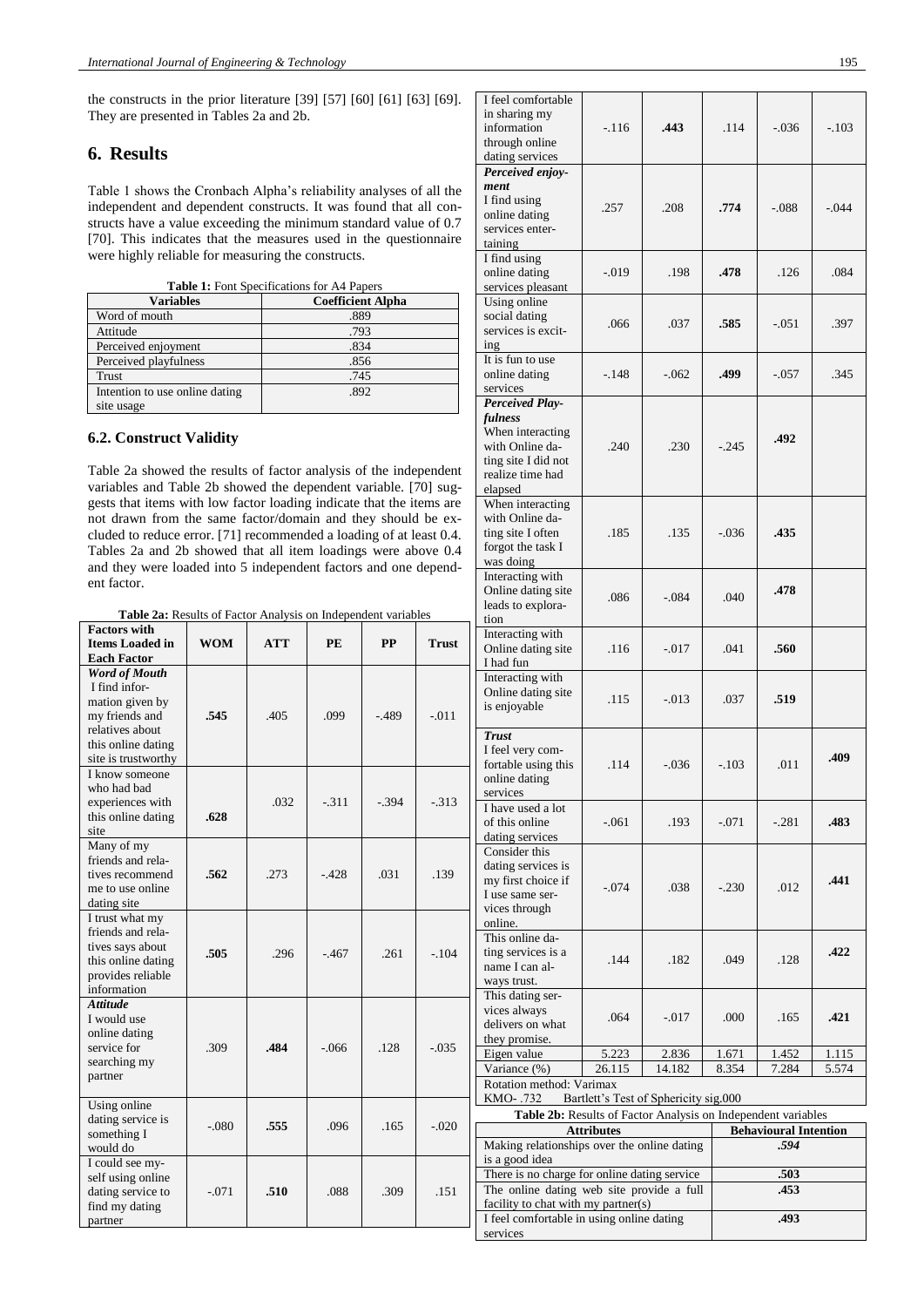#### **6.3. Multi-Collinearity**

Two major methods were utilized in order to determine the presence of multicollinearity among independent variables in this study. These methodologies involved calculation of both a Tolerance Test and Variance Inflation Factor (VIF) [72]. The results of these analyses were presented in Table 3. As can be seen from this data, i) none of the Tolerance levels is < or equal to .01; and ii) all VIF values were well below 10. Thus, the measures selected for assessing independent variables in this study do not reach levels that indicate multicollinearity. Additionally, the acceptable Durbin – Watson range is between 1.5 and 2.5. In this analysis, the Durbin – Watson value of 1.851, which was within the acceptable range, shows that there was no correlation issue in the data used in this research.

**Table 3:** Test of Collinearity

| Variable              | <b>Tolerance</b> | VIF   |  |  |
|-----------------------|------------------|-------|--|--|
|                       | Level            |       |  |  |
| Word of mouth         | .770             | 1.298 |  |  |
| Attitude              | .825             | 1.212 |  |  |
| Perceived enjoyment   | .779             | 1.284 |  |  |
| Perceived playfulness | .823             | 1.215 |  |  |
| Trust                 | .847             | .180  |  |  |

#### **6.4. Hypotheses Testing**

The five hypotheses were tested using a multiple regression prediction model following the guidelines established by [73] with intention to use online dating site as the dependent variable. The results were presented in the Table 4. The table revealed that word-of-mouth ( $\beta$ =.153; p<0.001) have a significant influence on intention to use online dating sites, therefore, H1 is accepted. The table also revealed results that support hypotheses H2, H3 and H4 that is, the relationship between attitude ( $\beta$ =.144; p<0.01), perceived enjoyment on online dating site usage intention  $(\beta = 177)$ ; p<0.001), and perceived playfulness on online dating sites usage intention (β=.317; p<0.001).

| <b>Variables</b>      | <b>Beta</b> | t-value | p-value   |
|-----------------------|-------------|---------|-----------|
| Constant              |             | 2.668   | .008      |
| Word-of- mouth        | .153        | 2.922   | $.004***$ |
| Attitude              | .144        | 2.668   | $.008**$  |
| Perceived enjoyment   | .177        | 3.293   | $.001***$ |
| Perceived playfulness | .317        | 6.050   | $.000***$ |
| Trust                 | .049        | .941    | .347      |

**Table 4:** Regression Result

R-squared = 0.311, Adjusted R-squared = 0.300,  $(**)$  p<.01,  $(***)$ p<.001. Dependent Variable: Online dating sites usage intention

#### **7. Discussions**

This study examines the intention to use online dating sites in Malaysia by young adults. Internet is providing incredibly useful features when it comes to matching their partners online. It is also a more modern and organized approach to mating ritual. The main intention of this study is to assessing the attitude of the students towards online dating site usage intention.

Results showed the relationships between intention to use online dating sites and the determinants that influenced intention to use online dating sites. More specifically, word-of-mouth, attitude, perceive enjoyment and perceived playfulness have significant relationship with intention to use online dating sites.

Firstly, perceived playfulness and enjoyment were found to be the most important factors that influence intention to use online dating sites. [74] through qualitative phone interviews of 34 users of online dating community found that participants are playful and fun, engaging in creative walk around or circumventing strategies to hide their personal information such as their age, weight, body statistics, looks, etc. to create positive impressions and have fun in online dating sites. This is a very useful finding as marketers could apply this same theory for the Malaysian users. They could create playful applications to allows them to modify their photographs to make them look more fun and easier to find a match. Additionally, they could have more fun activities such as online games, selfexpressions through videos, blogs, role plays, user comments and ratings of previous dates, and recommendations of dates to friends. These features will attract users to increase their interaction with the website, encourage them lock in the website, and improve customer relationship and loyalty.

Secondly, word of mouth or recommendation is an important determinant of intention to use online dating sites. [75] and [74] found that users of online dating sites are facing trust issues with the potential partners as they found a huge discrepancy in the online information and the actual offline experience during dates as the user do not disclose the truths about the age, weight, shape, and hair color. The present research recommends that word-ofmouth recommendations should be used. This is supported by [34] which found that users' trust in members' integrity in to provide truthful word-of-mouth recommendations in China's online communities can stimulate usage intention. Members (users) should be given the chance to express their experience with their dates, rate them in terms of their honesty and personality. This will enhance the credibility of the dating website as the comments/ratings come from the word of mouth of the members' experience.

Thirdly, it is interesting to note that the users are not facing trust issue with the dating websites as shown in the non-significant result for the 'trust' variable. One way of explaining this finding is trust is more significant in the earlier stage of adoption and increases with familiarity [64]. Since Malaysians are familiar with online communities (based on high adoption rate of Facebook), trust is not a relevant issue. This indicates that there is a great marketing potential for online dating communities in this country since trust is not an issue.

Lastly, attitude found an important determinant of intention to use online dating sites. Attitude individually is one of the important determinants which ensure successful usage of online dating sites. This finding is similar to research such as [76, 77, 78, 79].

## **8. Implications**

#### **8.1. Implications for Research**

This study presents an introductory research that explains 45 percent of the variance among students intention to use online dating sites. This research can serve as a starting point for other online dating research, while encouraging further exploration and integration addition adoption constructs. Future research needs to focus on a larger cross section and more diversified random samples to verify the findings of the current study. Moreover, to further clarity of the factor influence on online dating sites usage by young generation, other model could be used. Future inquiries could also examine the causal relationships between factors and perceive overall online dating sites usage by employing a structural equation modeling technique.

This research is limited as only young university students (aged 18-24) were surveyed. Future researches will include all other online users for generalizing of the research model on intention to use online dating sites usage. Additionally, perceived playfulness and enjoyment are short term affective factors that influence usage intention [80]. Future research could investigate the long term affective factors that affect continued usage such as intimacy and familiarity of the online dating communities [80].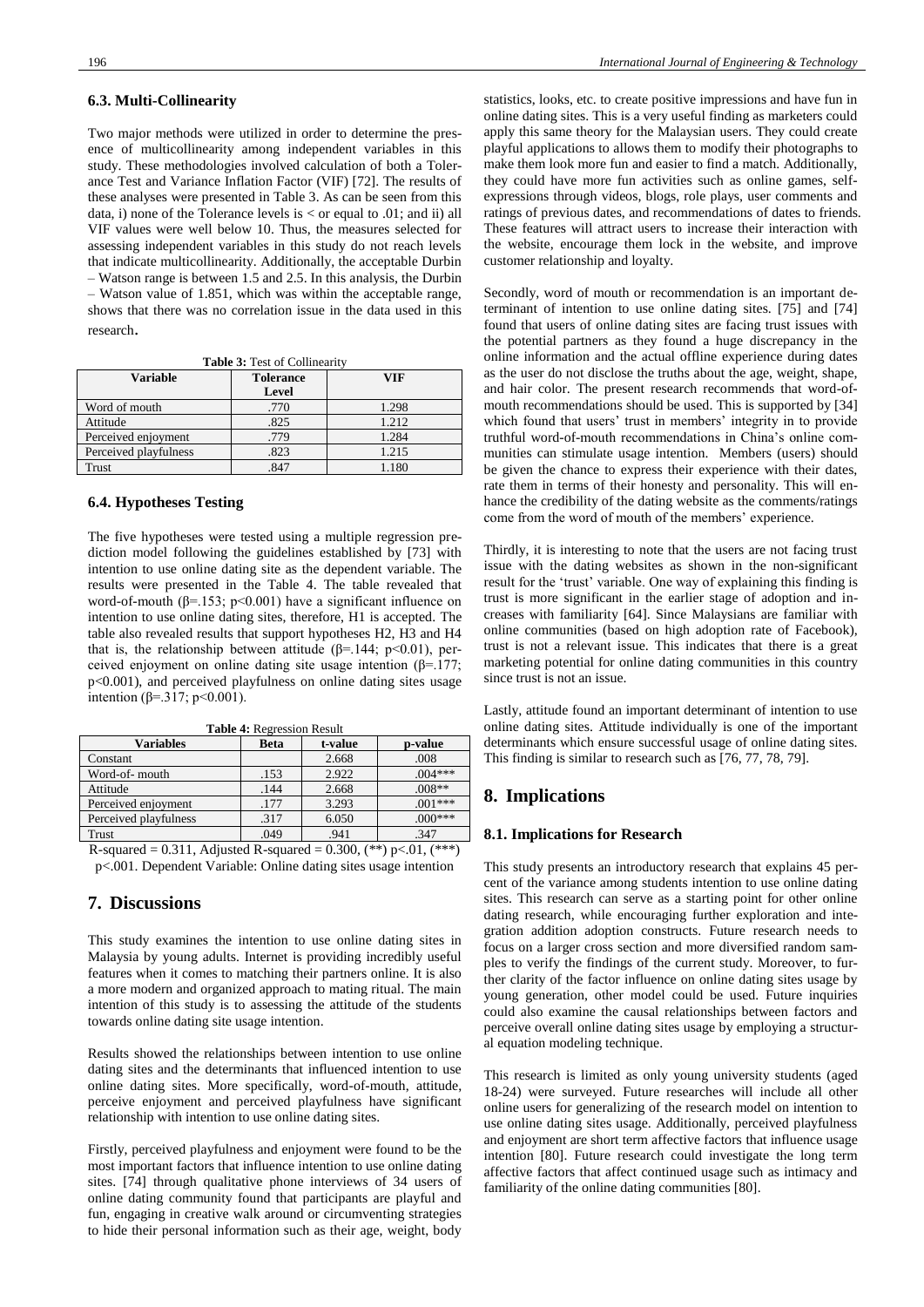#### **8.1. Implications for Practice**

As it is found in this study, respondents mentioned cannot trust online dating sites, and the system should be made as user-friendly as possible and make it trustable. Providing online help and giving end users the choice of their preferred language will ease of their usage. Management of online dating sites provider should provide adequate information in their sites on how to use online dating sites systems at all levels must be ensured so that the users should get comfortable with its use. Security of information must be ensured with the help of the restricted access level of passwords. Other business agencies should create better awareness of the usage of online dating sites. As Malaysian are choosing their own pair for their family life, so this findings give some insight to the young generation of Malaysia to focus on finding their own partners from online dating sites.

## **9. Conclusions**

This paper validated a research model of intention to use online dating sites for Malaysian young adults. Four determinants were found, i.e. perceived playfulness, perceived enjoyment, word of mouth and ease of use. Marketing recommendations were given to tackle the young consumers in Malaysia. In summary, the website has to provide features to suit the playful nature of the users, make the interactions enjoyable, allow user ratings, comments and recommendations, and be simple to use.

The research was done under theoretical framework that was developed based on the previous study. The multiple regression analysis shows that word-of-mouth, attitude, perceive enjoyment and perceived playfulness are significant elements of online dating sites usage intention. Despite some limitations, this research makes some notable contributions. First, we review existing literature in online research area and develop a theoretical framework and also identify both and absolute and relative view of the gap. Second, we provide an analysis of the state of the factors driving it that owes its foundation to existing research and extends, thus unifying and advancing the field of knowledge. Finally, we examine the factors contributing to online dating sites usage intention and are unique in the research to date.

#### **References**

- [1] Eifrem, E (2016). The surprising lessons retailers can learn from online dating sites, Chain Store Age, available at. [http://www.chainstoreage.com/article/surprising-lessons-retailers](http://www.chainstoreage.com/article/surprising-lessons-retailers-can-learn-online-dating-sites)[can-learn-online-dating-sites#,](http://www.chainstoreage.com/article/surprising-lessons-retailers-can-learn-online-dating-sites) date 19<sup>th</sup> October 2017.
- [2] Cohen, C. (2014). Online dating is on the march. Available at [http://www.telegraph.co.uk/news/predictions/gender/11308655/onli](http://www.telegraph.co.uk/news/predictions/gender/11308655/online-dating.html) [ne-dating.html,](http://www.telegraph.co.uk/news/predictions/gender/11308655/online-dating.html) (access 03 September 2017).
- [3] Seitz, P. (2014). Online Dating Leader IAC may hood up even more users, available at [http://news.investors.com/technology](http://news.investors.com/technology-click/042814-698678-match-okcupid-parent-expected-to-gain-market-share.htm)[click/042814-698678-match-okcupid-parent-expected-to-gain](http://news.investors.com/technology-click/042814-698678-match-okcupid-parent-expected-to-gain-market-share.htm)[market-share.htm,](http://news.investors.com/technology-click/042814-698678-match-okcupid-parent-expected-to-gain-market-share.htm) dated 05-02-2017
- [4] Spaulding, T.J. 2010. [How can virtual communities](http://www.sciencedirect.com/science/article/pii/S156742230900043X) create value for [business?](http://www.sciencedirect.com/science/article/pii/S156742230900043X)
- *Electronic Commerce Research and Applications, 9(1), 38-49*
- [5] Hencock, J.T., Toma, C. and Ellison, N. 2007. The truth about Lying in Online Dating Profiles, CHI 2007 Proceedings, Online Representation of Self, April 28-May 3, 2007, San Jose, CA, USA. 449-452.
- [6] Wellman, B. and Haythornthwaite, C. 2002. *The Internet in Everyday Life: An Introduction,* Oxford: Blackwell Publishers, Fall 2002
- [7] Wellman, B. 2001. Physical place and cyber place: The rise of personalized networking. International Journal of Urban and Regional Research, 25(2), 227-252.
- [8] Grey Review (2012) Latest estimates of facebook users by country (Q1, 2011) Available at:
- [http://www.greyreview.com/2011/04/05/latest-estimates-for-facebook](http://www.greyreview.com/2011/04/05/latest-estimates-for-facebook-users-by-country-asia-quarter-1-2011/)[users-by-country-asia-quarter-1-2011/](http://www.greyreview.com/2011/04/05/latest-estimates-for-facebook-users-by-country-asia-quarter-1-2011/) (Access 10 March 2017)
- [9] Wysocki, D. K. 1998. Let Your Fingers do the Talking: Sex on an Adult Chat-line. *Sexualities,* 1 (4), 425-452
- [10] Walther, J. B. [9] 1996. Computer-mediated communication: Impersonal, interpersonal, and hyperpersonal interaction. *Communication Research*, 23 (1), 3-44.
- [11] Whitty, M.T. 2003. Cyber-Flirting: Playing at Love on the Internet. *Theory & Psychology,* 13 (3), 339-357.
- [12] Blair, C., 1998. *Netsex: empowerment through discourse. In: Ebo, B., Editor,* 1998. Cyberghetto of Cybertopia? Race, Class and Gender on the Internet, Praeger, Westport, CT, pp. 205–217.
- [13] Hardie, E. and Buzwell, S. 2006. Finding Love Online: The Nature and Frequency of Australian Adults' Internet Relationships. *Australian Journal of Emerging Technologies & Society,* 4 (1), 1-14.
- [14] Aron, A. (2012). Online Dating: A Critical Analysis from the Perspective of Psychological Science, *Psychological Science in the Public Interest*. 13(1), 1-2.
- [15] E.J. Finkel, P.W. Eastwick, B. R. Karney, S. Sprecher, Online Dating: A Critical Analysis from the Perspective of Psychological Science, Psychological Science in the Public Interest 13(1):3-66
- [16] Madden, M. and Lenhart, A. 2006. Online Dating, Pew Internet and American Life Project, March 5, 2006. Washington, DC.
- [17] Hitsch, G. J. Hortaçsu, A. and Ariely, D. 2006. What Makes You Click? — Mate Preferences and Matching Outcomes in Online Dating, *Social Science Research Network*, 10 (1), 1-7.
- [18] Donn, J.E. and Sherman, R.C. 2002. Attitudes and Practices Regarding the Formation of Romantic Relationships on the Internet, *CyberPsychology and Behavior* 5 (2), 107–23.
- [19] Bibi, A., Bukhari, S., Sami, A., Irfan, A., Liaqaut, H. (2018). Effect of Latest Technology and Social Media on Interpersonal Communication on Youth of Balochistan. Journal of Managerial Sciences, XI (3), 475- 490
- [20] Shore, B., 1998. IT Strategy: The Challenge of over-regulation, culture, and large scale collaborations, Journal of Global Information Technology Management, 1(1): 1-4.
- [21] Spanos, Y.E., G.P. Prastacos and A. Poulymenakou, 2002. The relationship between information and communication technologies adoption and management, Information and Management, 39: 659- 675.
- [22] Dewan, S. and K.L. Kraemer, 2000. Information technology and productivity: Preliminary evidence fromcountry-level data, Management Science, 46(4): 548-562.
- [23] Molla, A. and P.S. Licker, 2005a. eCommerce adoption in developing countries: a model and instrument, Information & Management, 42: 877-899.
- [24] Molla, A. and P.S. Licker, 2005b. Perceived E-Readiness factors in E-Commerce adoption: am empirical investigation in a developing country, International Journal of Electronic Commerce, 10(1): 83- 110.
- [25] Agarwal, R. and J. Prasad, 1997. The Role of Innovation Characteristics and Perceived Voluntariness in the Acceptance of Information Technologies, Decision Sciences, 28(.3): 557-582.
- [26] Rogers, E.M., 1995. The Diffusion of Innovations, Free Press, N.Y. New York.
- [27] Moore, G.C. and I. Benbasat, 1991. Development of an instrument to measure the perceptions adopting an information technology innovation, Information Systems Research, 2(3): 173-191.
- [28] Ajzen, I. and M. Fishbein, 1985. The prediction of Behavior from attitudinal and normative variables. Journal of experimental social Psychology, 466-488.
- [29] Ajzen, I. 1991. The Theory of Planned Behavior, Organizational Behavior and Human Decision Processes, 50 (2), 179-211.
- [30] Davis, F., 1989. Perceived usefulness, perceived ease of use and user acceptance of information technology, MIS Quarterly, September, 13(3): 319-340.
- [31] Davis, F. D., Bagozzi, R. P. & Warshaw, P. R. (1992) Extrinsic and Intrinsic Motivation to Use Computers in the Workplace. Journal of Applied Social Psychology, 22 (14), 1111-1132.
- [32] Alam, S. S., Ali, M. Y. and Jani, M. F. (2011a). An Empirical Study of Factors Affecting Electronic Commerce Adoption Among SMEs in Malaysia, Journal of Business Economics and Management, 12(2): 375–399.
- [33] Alam, S. S., Omar, N. A. and Hashim, M. N. H. N. (2011b). Applying the Theory of Perceived Characteristics of Innovating (PCI) on ICT Adoption in the SMEs in Malaysia, Australian Journal of Basic and Applied Sciences, 5(8): 8-17, 2011.
- [34] Alam, S. S., Ahmad, A., Mhd. Suhaimi Ahmad, M. S. and Hashim, M. N. H. N. (2011c). An Empirical Study of an Extended Theory of Planned Behaviour Model for Pirated Software Purchase, World Journal of Management 3 (1). 124-133.
- [35] Lu, C. T., Huang, S. Y. and Lo, P. Y. (2010). An empirical study of on-line tax filing acceptance model: Integrating TAM and TPB, African Journal of Business Management Vol. 4(5), pp. 800-810.